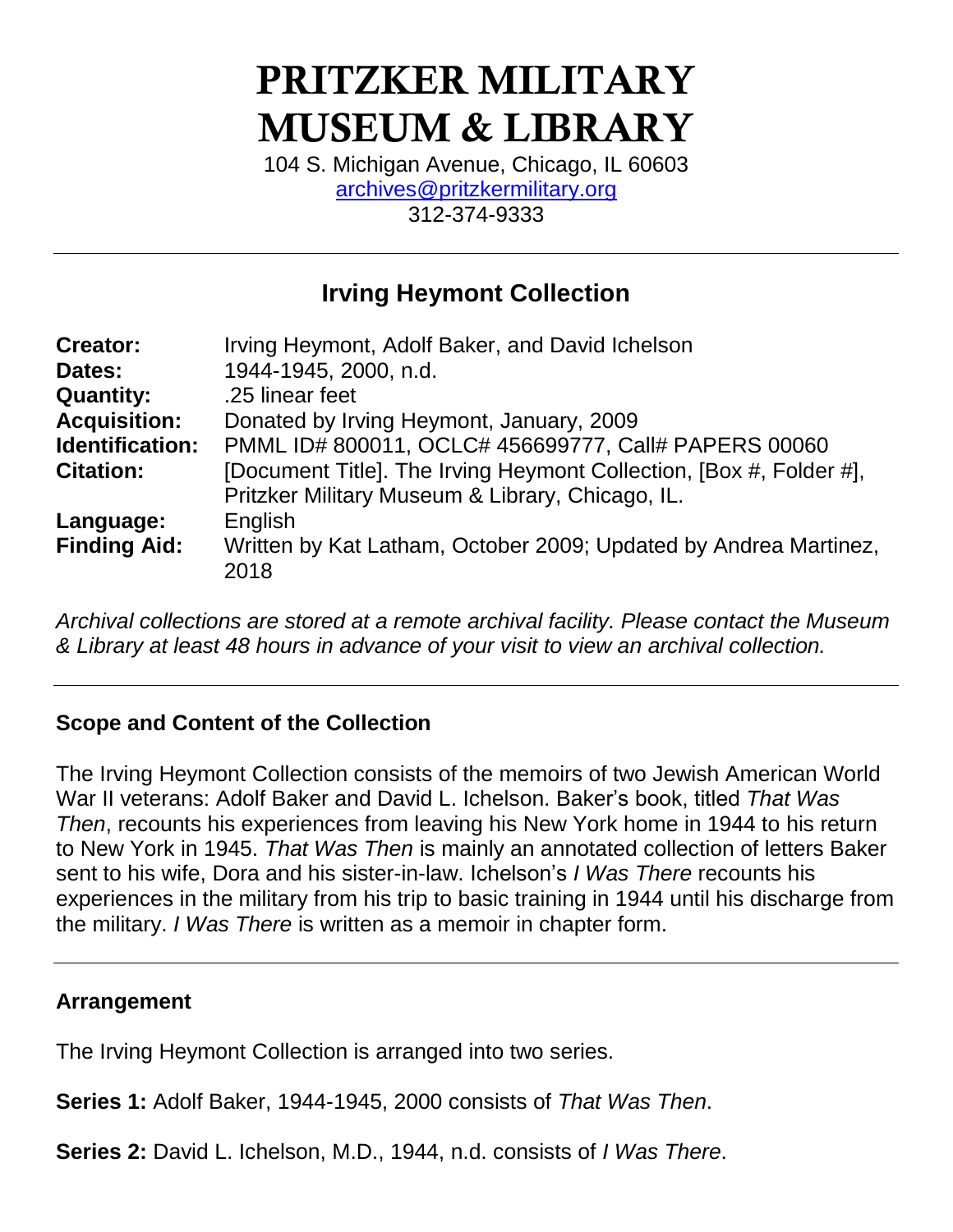### **Rights**

Copyrights held by Irving Heymont were transferred to the Pritzker Military Museum & Library. All other rights are held by the author or publisher. Users assume responsibility for following copyright laws as established by US Code Title 17.

#### **Related Collections**

Richard T. Lockhart Collection John Zukowski Collection Walter R. Noennig Collection Matthew A. Gelbin Collection James W. Wengert M.D. Military Medical Collection Herman N. Rosenberg Collection

#### **Key Subjects**

This collection is indexed under the following headings in the Library's online catalog. Researchers interested in materials about related topics, persons, or places should search the catalog using these subject headings.

#### **Names**

Baker, Adolf Ichelson, David

#### **Subjects**

Jewish soldiers--United States--Correspondence. Jewish soldiers--United States--History. Jewish soldiers--United States--Personal narratives. United States. -- Army. -- Infantry Division -- History. United States. -- Army. -- Quartermaster Corps. World War, 1939-1945. World War, 1939-1945 -- Anecdotes. World War, 1939-1945 -- Campaigns -- France. World War, 1939-1945 -- Participation, Jewish. World War, 1939-1945 -- Personal narratives. World War, 1939-1945 -- Veterans.